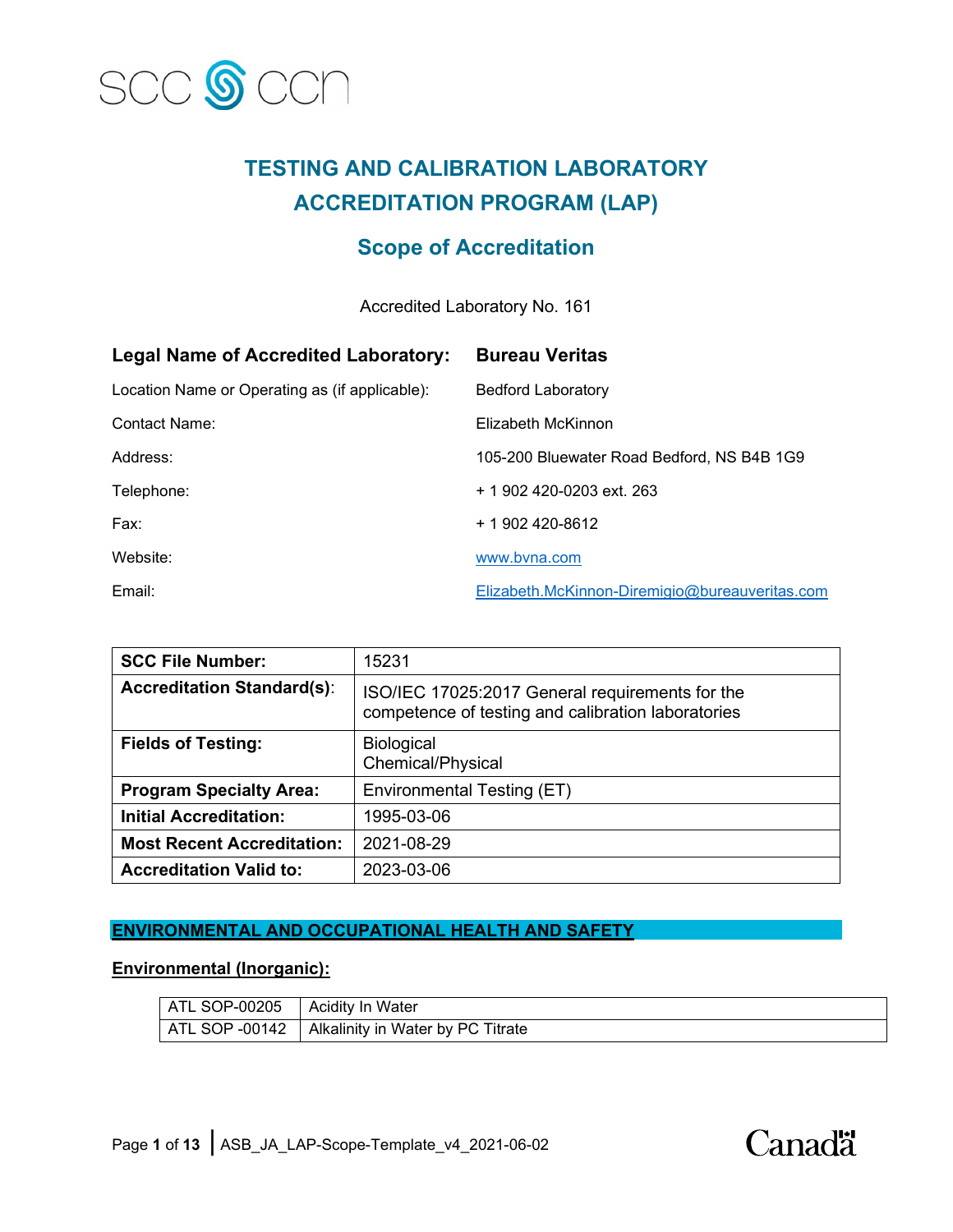

| ATL-SOP-00002        | Particle Size Distribution by Hydrometer        |                                                   |            |
|----------------------|-------------------------------------------------|---------------------------------------------------|------------|
|                      | Gravel (>2000 µm)                               |                                                   |            |
|                      | Sand (50-2000 µm)                               |                                                   |            |
|                      | Silt (2-50 µm)                                  |                                                   |            |
|                      | Clay $(< 2 \mu m)$                              |                                                   |            |
| ATL-SOP-00003        | pH Analysis                                     |                                                   |            |
|                      | Soil/Sediment/Solids/Water (pH Meter)           |                                                   |            |
|                      | pH                                              |                                                   |            |
| ATL-SOP-00004        | <b>Conductivity Analysis</b>                    |                                                   |            |
|                      | Soil/Sediment/Solids/Water (Conductivity Meter) |                                                   |            |
|                      | Electrolytic Conductivity (25 °C)               |                                                   |            |
| ATL-SOP-00007        | Suspended Solid, Total (Gravimetric)            |                                                   |            |
|                      | Water (GRAVIMETRIC)                             |                                                   |            |
|                      | <b>Total Suspended Solids</b>                   |                                                   |            |
| <b>ATL SOP-00008</b> | Suspended Solid, Volatile (Gravimetric)         |                                                   |            |
|                      | Water (GRAVIMETRIC)                             |                                                   |            |
|                      | <b>Volatile Suspended Solids</b>                |                                                   |            |
| ATL SOP-00009        | Dissolved Solids, Total (TDS) Gravimetric       |                                                   |            |
|                      | Water (GRAVIMETRIC)                             |                                                   |            |
|                      | <b>Total Dissolved Solids</b>                   |                                                   |            |
| ATL SOP-00011        | Turbidity (Nephelometric)                       |                                                   |            |
|                      | Water (NEPHELOMETRY)                            |                                                   |            |
|                      | Turbidity                                       |                                                   |            |
| <b>ATL SOP-00012</b> | Particle Size Distribution (Sieve/Pipette)      |                                                   |            |
|                      |                                                 | Soil (SIEVE / PIPETTE / WENTWORTH CLASSIFICATION) |            |
|                      | $<$ +1 PHI,                                     | $<$ +2 PHI                                        | < +3 PHI   |
|                      | $< +4$ PHI                                      | $<$ +5 PHI                                        | $< +6$ PHI |
|                      | $<$ +7 PHI                                      | $< +8$ PHI                                        | $< +9$ PHI |
|                      | $< 0$ PHI                                       | $< -1$ PHI                                        | $< -2$ PHI |
|                      | $< -3$ PHI                                      | $< -4$ PHI                                        |            |
|                      | Clay                                            |                                                   |            |
|                      | Gravel                                          |                                                   |            |
|                      | Sand                                            |                                                   |            |
|                      | Silt                                            |                                                   |            |
| <b>ATL SOP-00013</b> | Alkalinity (Total) by Discrete Analysis         |                                                   |            |
|                      | Water (AUTOMATED COLOURIMETRY)                  |                                                   |            |
|                      | Alkalinity (pH 4.5)                             |                                                   |            |
| <b>ATL SOP-00014</b> | Chloride by Discrete Analysis                   |                                                   |            |
|                      | Water (AUTOMATED COLOURIMETRY)                  |                                                   |            |
|                      | Chloride                                        |                                                   |            |
| ATL SOP-00015        |                                                 | Ammonia and Ammonium Nitrogen, Discrete Analysis  |            |
|                      | Water (AUTOMATED COLOURIMETRY)                  |                                                   |            |
|                      | Ammonia plus Ammonium                           |                                                   |            |

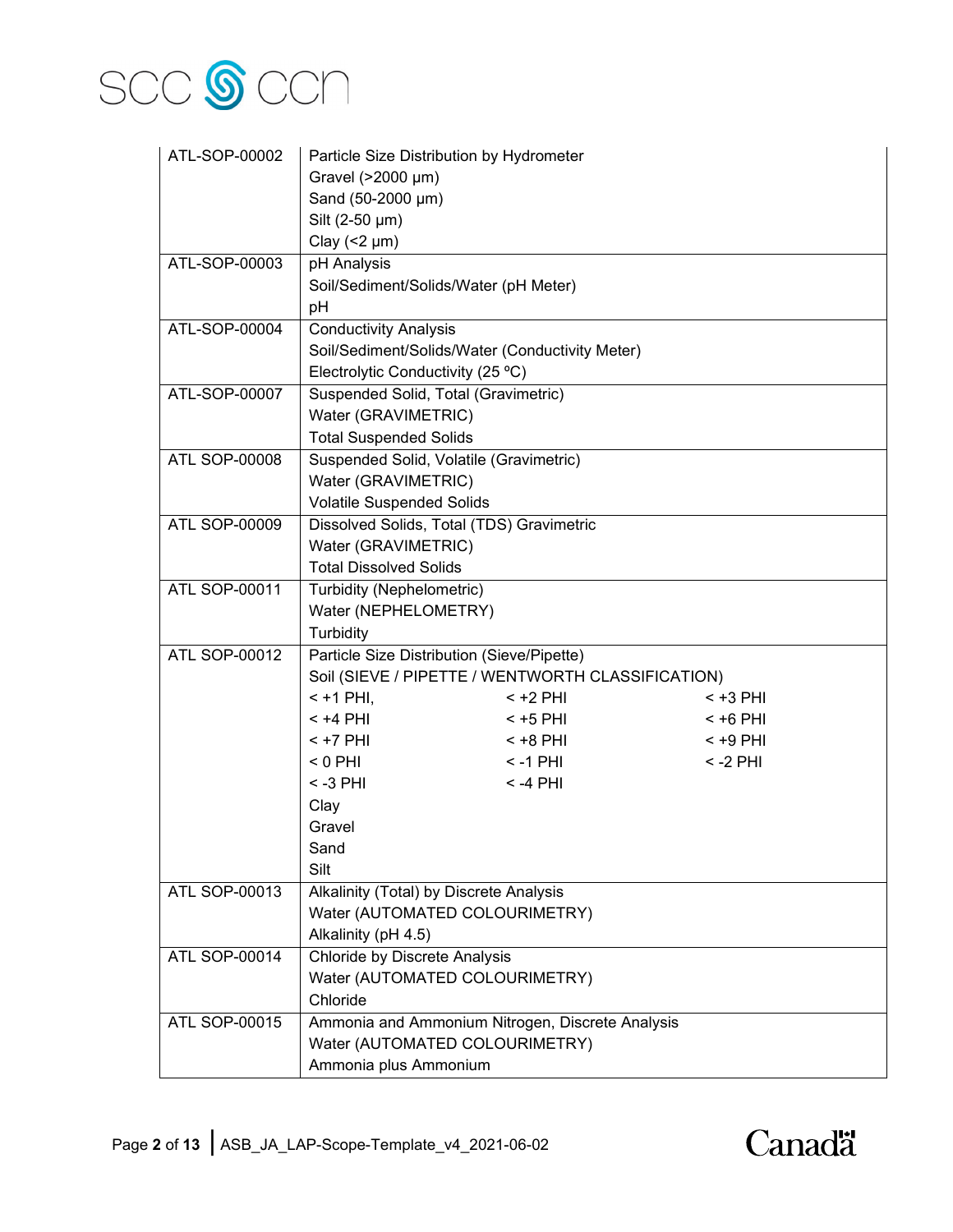

| ATL SOP-00016        |                                                           | Nitrogen, Nitrate + Nitrite (NOx) Discrete Analysis Enzyme |                |
|----------------------|-----------------------------------------------------------|------------------------------------------------------------|----------------|
|                      | Water (AUTOMATED COLOURIMETRY)                            |                                                            |                |
|                      | Nitrate plus Nitrite                                      |                                                            |                |
| <b>ATL SOP-00017</b> | Nitrogen, Nitrite (NO <sub>2</sub> ) by Discrete Analysis |                                                            |                |
|                      | Water (AUTOMATED COLOURIMETRIC)                           |                                                            |                |
|                      | <b>Nitrite</b>                                            |                                                            |                |
| <b>ATL SOP-00018</b> | Nitrogen, Nitrate (NO <sub>3</sub> , Calculated)          |                                                            |                |
|                      | Water (AUTOMATED COLOURIMETRY)                            |                                                            |                |
|                      | Nitrate (Calculated)                                      |                                                            |                |
| <b>ATL SOP-00020</b> | Colour, Discrete Analysis                                 |                                                            |                |
|                      | Water (AUTOMATED COLOURIMETRY)                            |                                                            |                |
|                      | Colour (460 nm)                                           |                                                            |                |
| <b>ATL SOP-00021</b> | Ortho Phosphorus, Discrete Analysis                       |                                                            |                |
|                      | Water (AUTOMATED COLOURIMETRY)                            |                                                            |                |
|                      | Orthophosphate (SRP)                                      |                                                            |                |
| <b>ATL SOP-00022</b> | Reactive Silica by Discrete Analysis                      |                                                            |                |
|                      | Water (AUTOMATED COLOURMETRY)                             |                                                            |                |
|                      | <b>Reactive Silica</b>                                    |                                                            |                |
| ATL SOP-00023        | Sulphate (Turbidimetric) by Discrete Analysis             |                                                            |                |
|                      | Water (AUTOMATED TURBIDIMETRIC)                           |                                                            |                |
|                      | Sulfate                                                   |                                                            |                |
| ATL SOP-00026        | Automated Mercury Analysis CVAA                           |                                                            |                |
|                      | Soil/Sediment/Solids                                      |                                                            |                |
|                      | Water / SPLP, TCLP, CGSB Leachate                         |                                                            |                |
|                      | <b>Tissue</b>                                             |                                                            |                |
|                      | DIGESTION/COLD VAPOUR AA                                  |                                                            |                |
| <b>ATL SOP-00027</b> | Mercury in Coal Analysis by CVAA                          |                                                            |                |
|                      | Coal (DIGESTION/COLD VAPOUR AA)                           |                                                            |                |
|                      | Mercury                                                   |                                                            |                |
| <b>ATL SOP-00030</b> | Metals in Biota                                           |                                                            |                |
|                      | Tissue/Biota/Terrestrial Biota (DIGESTION/ICP-MS)         |                                                            |                |
|                      | Aluminum                                                  | Antimony                                                   | Arsenic        |
|                      | <b>Barium</b>                                             | Beryllium                                                  | <b>Bismuth</b> |
|                      | <b>Boron</b>                                              | Cadmium                                                    | Calcium        |
|                      | Chromium                                                  | Cobalt                                                     | Copper         |
|                      | <b>Iron</b>                                               | Lead                                                       | Lithium        |
|                      | Magnesium                                                 | Manganese                                                  | Molybdenum     |
|                      | Nickel                                                    | Phosphorus                                                 | Potassium      |
|                      | Rubidium                                                  | Selenium                                                   | Silver         |
|                      | Sodium                                                    | Strontium                                                  | Sulphur        |
|                      | Thallium                                                  | Tin                                                        | Titanium       |
|                      | Uranium                                                   | Vanadium                                                   | Zinc           |

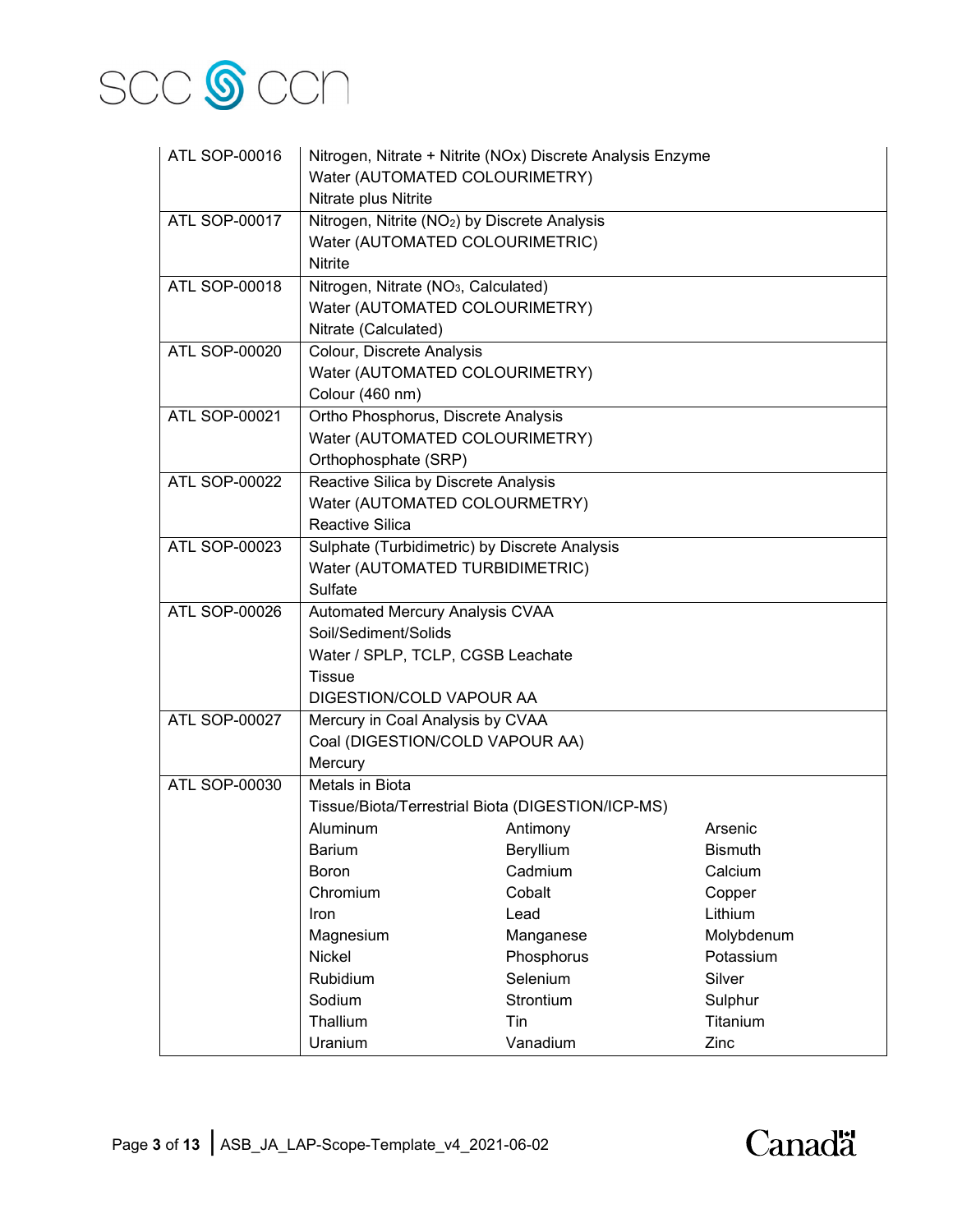

| <b>ATL SOP-00031</b> | Analysis of Trace Metals in Air Filters and Swabs |            |                |
|----------------------|---------------------------------------------------|------------|----------------|
|                      | Air Filters/Swabs (DIGESTION / ICP-MS)            |            |                |
|                      | Aluminum                                          | Antimony   | Arsenic        |
|                      | <b>Barium</b>                                     | Beryllium  | <b>Bismuth</b> |
|                      | Cadmium                                           | Calcium    | Chromium       |
|                      | Cobalt                                            | Copper     | Iron           |
|                      | Lead                                              | Lithium    | Magnesium      |
|                      | Manganese                                         | Molybdenum | Nickel         |
|                      | Phosphorus                                        | Potassium  | Rubidium       |
|                      | Selenium                                          | Silver     | Sodium         |
|                      | Strontium                                         | Sulphur    | Thallium       |
|                      | Tin                                               | Titanium   | Uranium        |
|                      | Vanadium                                          | Zinc       |                |
| ATL SOP-00032        | Boron - Hot Aqueous Extractable                   |            |                |
|                      | Soil/Sediment/Solids (DIGESTION/ICP-MS)           |            |                |
|                      | Hot Water Soluble Boron                           |            |                |
| <b>ATL SOP-00034</b> | MOEE/CGSB Leachate                                |            |                |
|                      | Aluminum                                          | Antimony   | Arsenic        |
|                      | <b>Barium</b>                                     | Beryllium  | <b>Bismuth</b> |
|                      | <b>Boron</b>                                      | Cadmium    | Calcium        |
|                      | Chromium                                          | Cobalt     | Copper         |
|                      | Iron                                              | Lead       | Lithium        |
|                      | Magnesium                                         | Manganese  | Molybdenum     |
|                      | Nickel                                            | Phosphorus | Potassium      |
|                      | Rubidium                                          | Selenium   | Silver         |
|                      | Sodium                                            | Strontium  | Sulphur        |
|                      | Thallium                                          | Tin        | Titanium       |
|                      | Uranium                                           | Vanadium   | Zinc           |
| ATL SOP-00035        | <b>TCLP Extraction</b>                            |            |                |
|                      | Solid Waste (EXTRACTION / ICP-MS)                 |            |                |
|                      | Aluminum                                          | Antimony   | Arsenic        |
|                      | <b>Barium</b>                                     | Beryllium  | <b>Bismuth</b> |
|                      | Boron                                             | Cadmium    | Calcium        |
|                      | Chromium                                          | Cobalt     | Copper         |
|                      | Iron                                              | Lead       | Lithium        |
|                      | Magnesium                                         | Manganese  | Molybdenum     |
|                      | Nickel                                            | Phosphorus | Potassium      |
|                      | Rubidium                                          | Selenium   | Silver         |
|                      | Strontium                                         | Sulphur    | Tellurium      |
|                      | Thallium                                          | Tin        | Titanium       |
|                      | Uranium                                           | Vanadium   | Zinc           |
|                      | Zirconium                                         |            |                |

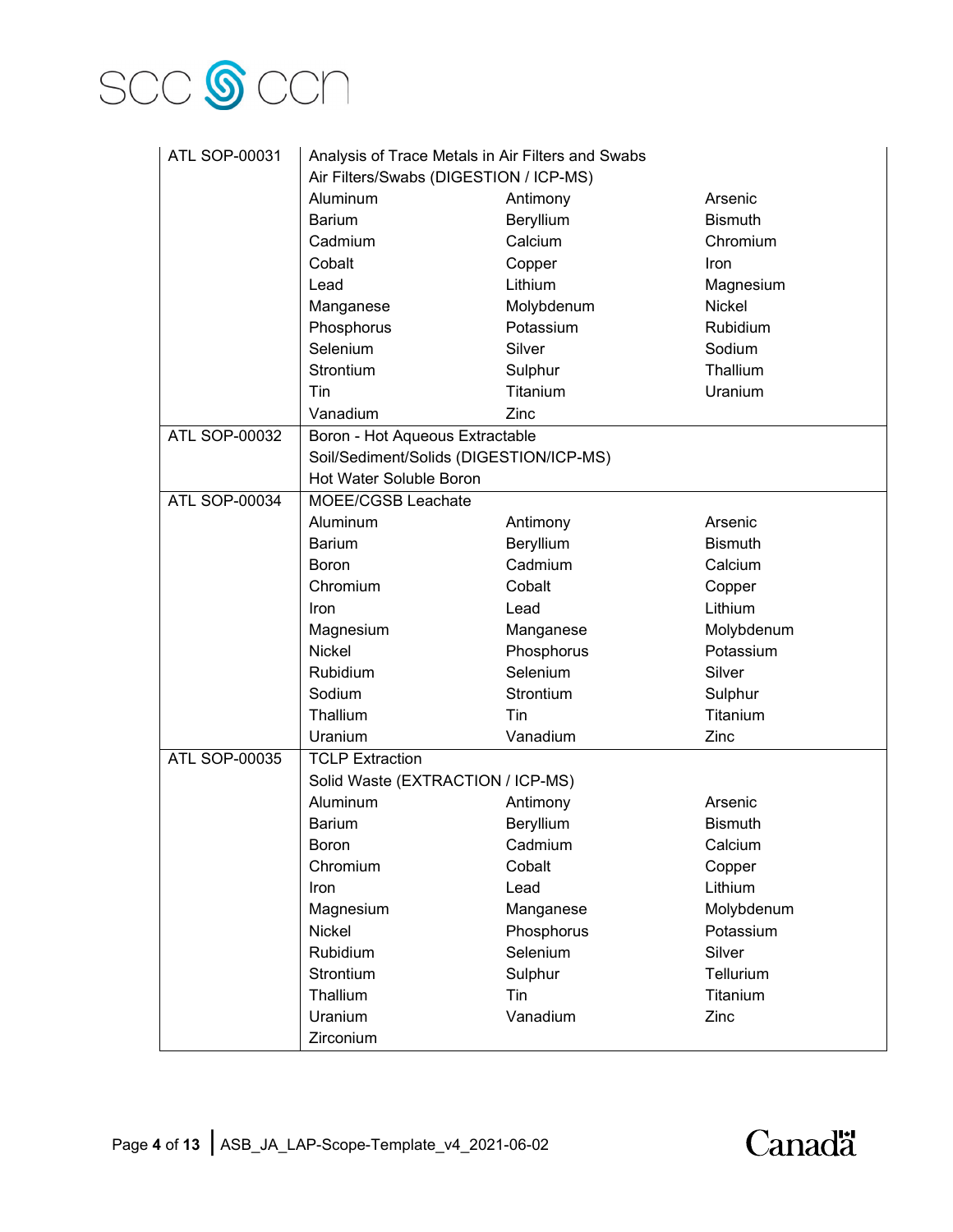

| ATL SOP-00036        | Synthetic Precipitation Leaching Procedure (SPLP)     |                                                                           |                |
|----------------------|-------------------------------------------------------|---------------------------------------------------------------------------|----------------|
|                      | Solid Waste (EXTRACTION / ICP-MS)                     |                                                                           |                |
|                      | Aluminum                                              | Antimony                                                                  | Arsenic        |
|                      | <b>Barium</b>                                         | Beryllium                                                                 | <b>Bismuth</b> |
|                      | Boron                                                 | Cadmium                                                                   | Calcium        |
|                      | Chromium                                              | Cobalt                                                                    | Copper         |
|                      | <b>Iron</b>                                           | Lead                                                                      | Lithium        |
|                      | Magnesium                                             | Manganese                                                                 | Molybdenum     |
|                      | <b>Nickel</b>                                         | Phosphorus                                                                | Potassium      |
|                      | Rubidium                                              | Selenium                                                                  | Silver         |
|                      | Sodium                                                | Strontium                                                                 | Sulphur        |
|                      | Tellurium                                             | Thallium                                                                  | Tin            |
|                      | Titanium                                              | Uranium                                                                   | Vanadium       |
|                      | Zinc                                                  | Zirconium                                                                 |                |
| ATL SOP-00041        | Carbonaceous Biochemical Oxygen Demand (CBOD) and BOD |                                                                           |                |
|                      | Water (INCUBATION / D.O. METER)                       |                                                                           |                |
|                      | BOD (5 day)                                           |                                                                           |                |
|                      | CBOD (5 day)                                          |                                                                           |                |
|                      | Dissolved BOD (5 day)                                 |                                                                           |                |
|                      | Dissolved CBOD (5 day)                                |                                                                           |                |
| <b>ATL SOP-00042</b> | Chemical Oxygen Demand (COD)                          |                                                                           |                |
|                      | Water (DIGESTION/COLOURIMETRY)                        |                                                                           |                |
|                      | COD                                                   |                                                                           |                |
|                      | Dissolved COD                                         |                                                                           |                |
| ATL SOP-00043        | Fluoride (Ion Specific Electrode)                     |                                                                           |                |
|                      | Water SELECTIVE ION ELECTRODE                         |                                                                           |                |
|                      | Fluoride                                              |                                                                           |                |
| <b>ATL SOP-00044</b> | <b>Carbon Induction Furnace</b>                       |                                                                           |                |
|                      |                                                       | Soil/Sediment/Solids (COMBUSTION Carbon - Induction Furnace IR Detection) |                |
|                      | Inorganic Carbon                                      |                                                                           |                |
|                      | Organic Carbon                                        |                                                                           |                |
|                      | <b>Total Carbon</b>                                   |                                                                           |                |

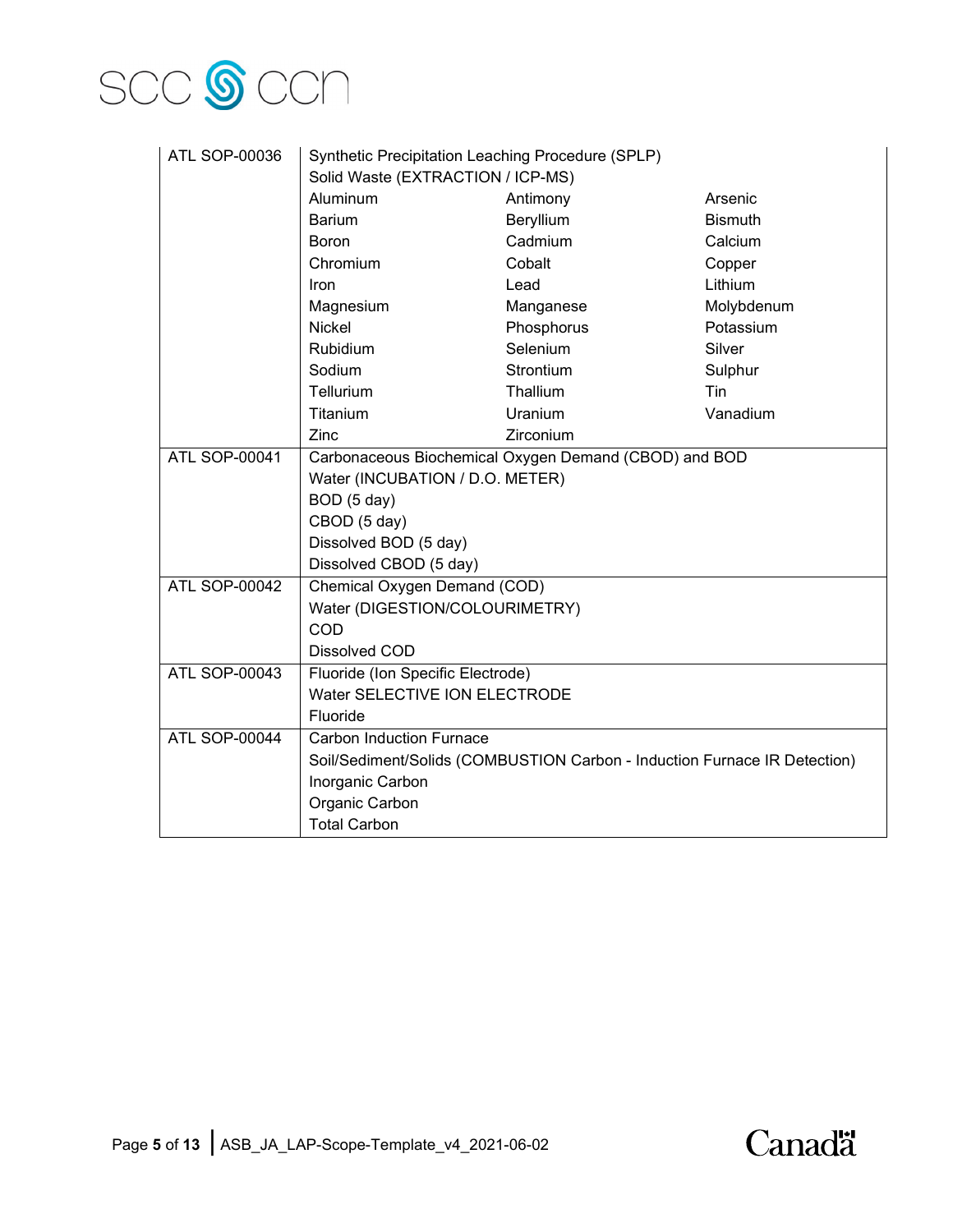

| <b>ATL SOP-00052</b> | Total Digestion of Sediments, Soil, Sludge and Solids |                                                                         |                |
|----------------------|-------------------------------------------------------|-------------------------------------------------------------------------|----------------|
|                      | Soil/Sediment/Solids (DIGESTION/ICP-MS)               |                                                                         |                |
|                      | Aluminum                                              | Antimony                                                                | Arsenic        |
|                      | <b>Barium</b>                                         | Beryllium                                                               | <b>Bismuth</b> |
|                      | Cadmium                                               | Calcium                                                                 | Chromium       |
|                      | Cobalt                                                | Copper                                                                  | <b>Iron</b>    |
|                      | Lead                                                  | Lithium                                                                 | Magnesium      |
|                      | Manganese                                             | Molybdenum                                                              | Nickel         |
|                      | Phosphorus                                            | Potassium                                                               | Rubidium       |
|                      | Selenium                                              | Silver                                                                  | Sodium         |
|                      | Strontium                                             | Tellurium                                                               | Thallium       |
|                      | Tin                                                   | Uranium                                                                 | Vanadium       |
|                      | Zinc                                                  |                                                                         |                |
| ATL SOP-00053        | Coarse / Fine Classification of Soils (Gravimetric)   |                                                                         |                |
|                      | Soil/Sediment/Solids (WET SIEVE / GRAVIMETRIC)        |                                                                         |                |
|                      | >75 μm Fraction                                       |                                                                         |                |
|                      | <b>Coarse Fraction</b>                                |                                                                         |                |
|                      | <b>Fine Fraction</b>                                  |                                                                         |                |
| <b>ATL SOP-00057</b> | Total Phosphorus, Discrete Analysis                   |                                                                         |                |
|                      |                                                       | Water (DIGESTION / AUTOMATED COLOURIMETRY)                              |                |
|                      | <b>Total Phosphorus</b>                               |                                                                         |                |
| <b>ATL SOP-00058</b> | CRC-ICP-MS, Full Metals Scan ICPMS                    |                                                                         |                |
|                      | Air Filters/Swab                                      |                                                                         |                |
|                      | Paint                                                 |                                                                         |                |
|                      | Soil/Sediment/Solid                                   |                                                                         |                |
|                      | Solid Waste                                           |                                                                         |                |
|                      | <b>Tissue/Biota/Terrestrial Biota</b>                 |                                                                         |                |
|                      | Water (Dissolved / Total)                             |                                                                         |                |
|                      | <b>Leachate Extractions</b>                           |                                                                         |                |
| <b>ATL SOP-00060</b> |                                                       | Total Recoverable Metals in Water by Nitric/Hydrochloric Acid Digestion |                |
|                      | Dissolved Water / Total Water (Digestion) - ICP/MS    |                                                                         |                |
|                      | Aluminum                                              | Antimony                                                                | Arsenic        |
|                      | <b>Barium</b>                                         | Beryllium                                                               | <b>Bismuth</b> |
|                      | <b>Boron</b>                                          | Cadmium                                                                 | Calcium        |
|                      | Chromium                                              | Cobalt                                                                  | Copper         |
|                      | Iron                                                  | Lead                                                                    | Lithium        |
|                      | Magnesium                                             | Manganese                                                               | Molybdenum     |
|                      | <b>Nickel</b>                                         | Phosphorus                                                              | Potassium      |
|                      | Rubidium                                              | Selenium                                                                | Silicon        |
|                      | Silver                                                | Sodium                                                                  | Strontium      |
|                      | Sulphur                                               | Tellurium                                                               | Thallium       |
|                      | Tin                                                   | Titanium                                                                | Uranium        |
|                      | Vanadium                                              | Zinc                                                                    | Zirconium      |

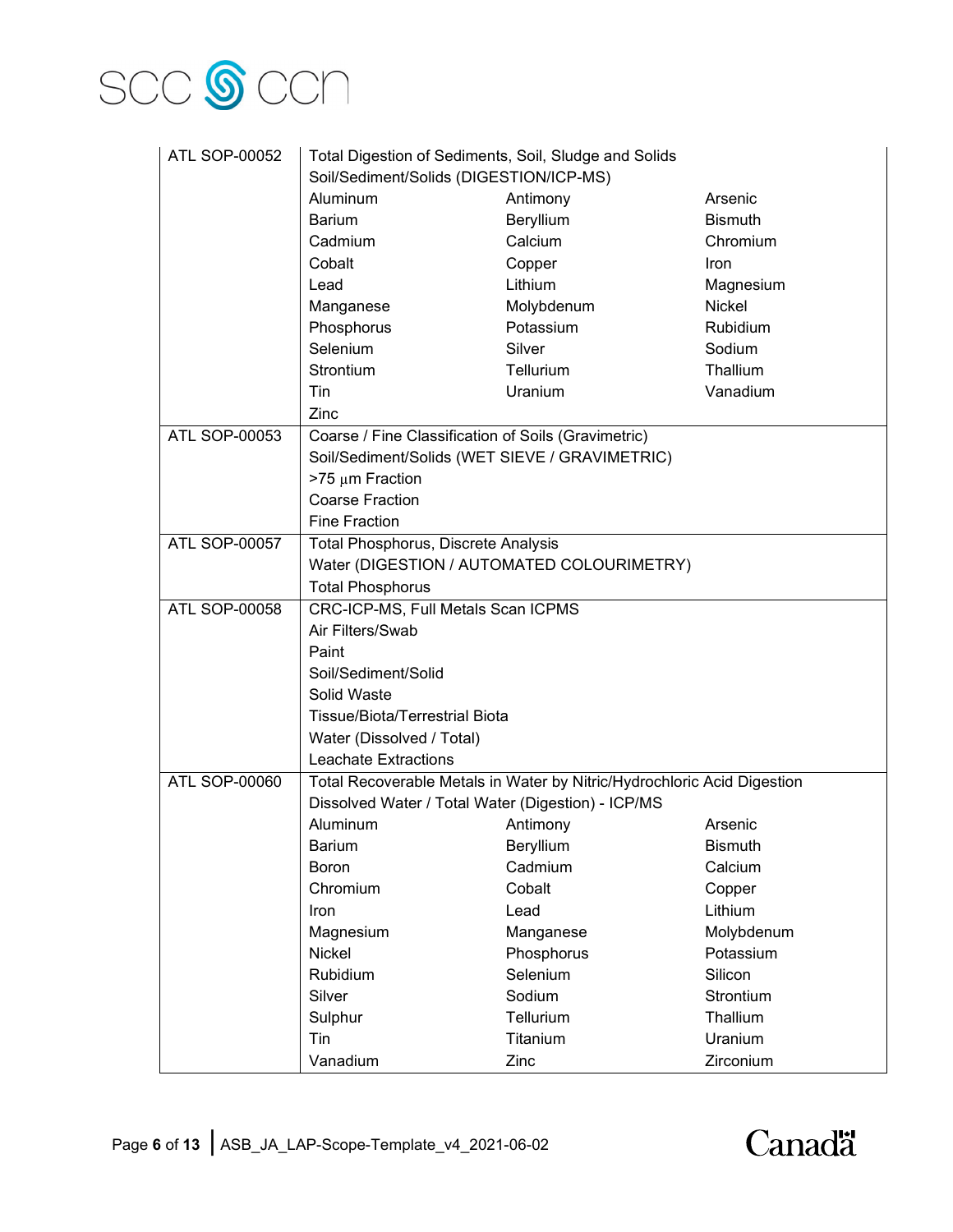

| ATL SOP-00061        | Unified Acid Digestion of Sediments, Soil and Sludge Solid               |                 |                |
|----------------------|--------------------------------------------------------------------------|-----------------|----------------|
|                      | Paint (Digestion/ICP-MS)                                                 |                 |                |
|                      | <b>Aluminum</b>                                                          | Antimony        | Arsenic        |
|                      | <b>Barium</b>                                                            | Beryllium       | <b>Bismuth</b> |
|                      | <b>Boron</b>                                                             | Cadmium         | Calcium        |
|                      | Chromium                                                                 | Cobalt          | Copper         |
|                      | Iron                                                                     | Lead            | Lithium        |
|                      | Magnesium                                                                | Manganese       | Mercury        |
|                      | Molybdenum                                                               | <b>Nickel</b>   | Phosphorus     |
|                      | Potassium                                                                | <b>Rubidium</b> | Selenium       |
|                      | Silver                                                                   | Sodium          | Strontium      |
|                      | Sulphur                                                                  | Tellurium       | Thallium       |
|                      | Tin                                                                      | Titanium        | Uranium        |
|                      | Vanadium                                                                 | Zinc            |                |
| <b>ATL SOP-00143</b> | Carbon in Coal-Resistance Furnace                                        |                 |                |
|                      | Coal/Ash/Coke (ASTM D5373-16: Standard Test Methods for Determination of |                 |                |
|                      | Carbon, Hydrogen and Nitrogen in Analysis Samples of Coal and Carbon in  |                 |                |
|                      | Analysis Samples of Coal and Coke, 2016)                                 |                 |                |
|                      | <b>Total Carbon</b>                                                      |                 |                |
| ATL SOP-00203        | Organic Carbon Analysis, Combustion-IR                                   |                 |                |
|                      | Water                                                                    |                 |                |
|                      | <b>Total Organic Carbon</b>                                              |                 |                |
|                      | Dissolved Organic Carbon - Lab Filtered                                  |                 |                |
|                      | Dissolved Organic Carbon - Field Filtered                                |                 |                |

### **Environmental (Organic):**

| ATL SOP-00129<br>Haloacetic Acids in Drinking Water by GC-ECD     |  |
|-------------------------------------------------------------------|--|
|                                                                   |  |
| Water (GC/ECD Extraction/Derivitazation)                          |  |
| Bromochloroacetic Acid (BCAA)<br>Bromodichloroacetic Acid (BDCAA) |  |
| Chlorodobromoaceticd Acid (CDBAA)<br>Dalapon                      |  |
| Dibromoacetic Acid (DBAA)<br>Dichloroacetic Acid (DCAA)           |  |
| Monobromoacetic Acid (MBAA)<br>Monochloroacetic Acid (MCAA)       |  |
| Trichloroacetic Acid (TCAA)<br>Tribromoacetic (TBAA)              |  |
| <b>Total HAAs</b>                                                 |  |

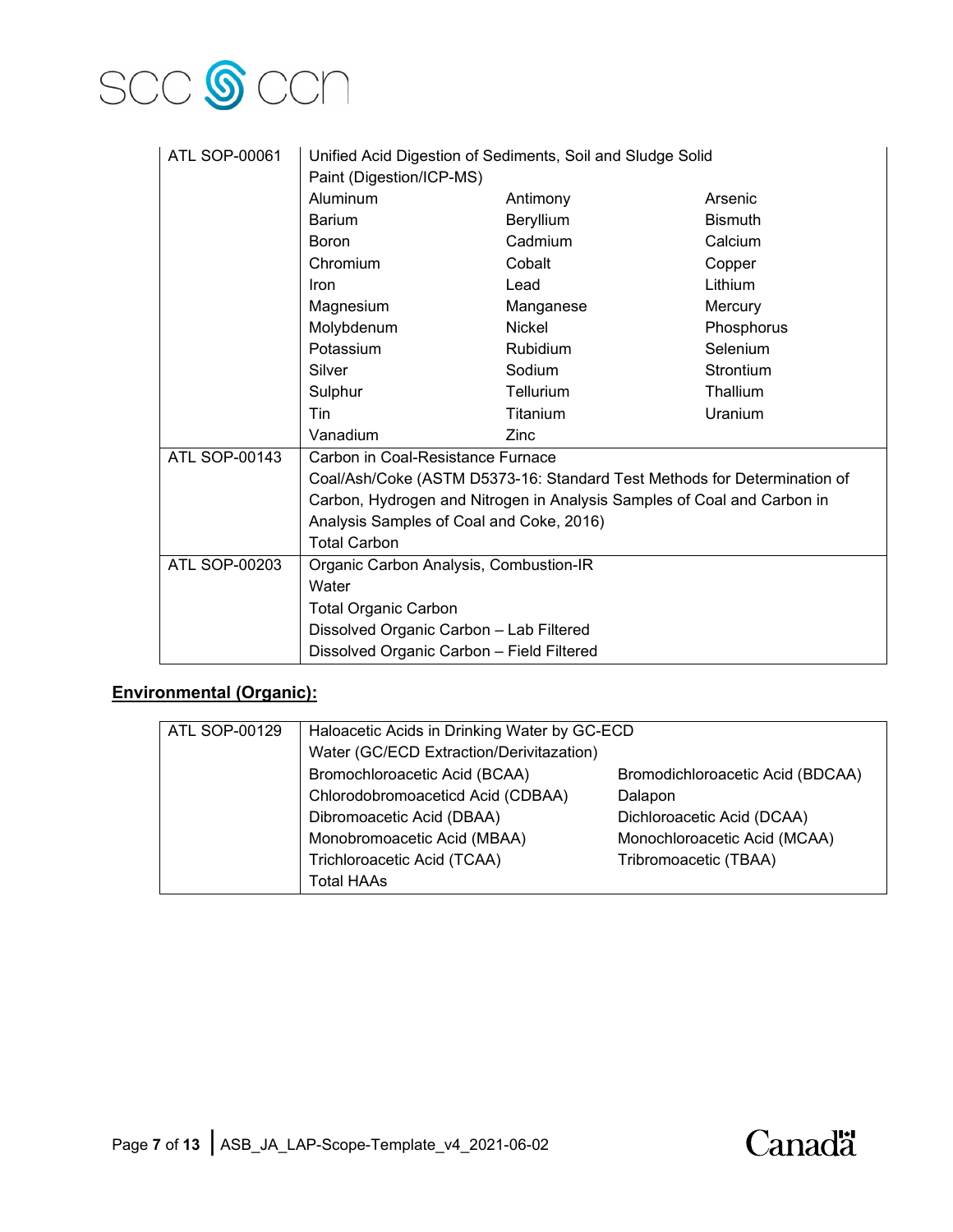# SCC **S** CCN

| <b>ATL SOP-00054</b> | Zero Headspace Extractor Procedure (ZHE)                        |                           |
|----------------------|-----------------------------------------------------------------|---------------------------|
|                      | Soil/Solids (Extraction / GCMS-Headspace)                       |                           |
|                      | 1,1,1-Trichloroethane                                           | 1,1,2,2-Tetrachloroethane |
|                      | 1,1,2-Trichloroethane                                           | 1,1-Dichloroethane        |
|                      | 1,1-Dichloroethene                                              | 1,2-Dibromoethane         |
|                      | 1,2-Dichlorobenzene                                             | 1,2-Dichloroethane        |
|                      | 1,2-Dichloropropane                                             | 1,3-Dichlorobenzene       |
|                      | 1,4-Dichlorobenzene                                             | Benzene                   |
|                      | Bromodichloromethane                                            | Bromoform                 |
|                      | Bromomethane                                                    | C6-C10 Hydrocarbons       |
|                      | Carbontetrachloride                                             | Chlorobenzene             |
|                      | Chloroethane                                                    | Chloroform                |
|                      | Chloromethane                                                   | cis-1,2-Dichloroethene    |
|                      | cis-1,3-Dichloropropene                                         | Dibromochloromethane      |
|                      | Dichloromethane                                                 | Ethylbenzene              |
|                      | m,p-Xylene(s)                                                   | <b>MTBE</b>               |
|                      | o-Xylene                                                        | Styrene                   |
|                      | Tetrachloroethene                                               | Toluene                   |
|                      | trans-1,2-Dichloroethene                                        | trans-1,3-Dichloropropene |
|                      | Trichloroethene                                                 | Trichlorofluoromethane    |
|                      | <b>Vinyl Chloride</b>                                           |                           |
| <b>ATL SOP-00102</b> | Polynuclear Aromatic Hydrocarbons in Soil and Sediment by GC-MS |                           |
|                      | Soil/Sediment (GC/MS- EXTRACTION)                               |                           |
|                      | 1-chloronaphthalene                                             | 1-methylnapthalene        |
|                      | 2-chloronaphthalene                                             | 2-methylnapthalene        |
|                      | Acenaphthene                                                    | Acenaphthylene            |
|                      | Anthracene                                                      | Benzo (a) anthracene      |
|                      | Benzo (a) pyrene                                                | Benzo (b) fluoranthene    |
|                      | Benzo (e) pyrene                                                | Benzo (g,h,i) perylene    |
|                      | Benzo (j) fluoranthene                                          | Benzo (k) fluoranthene    |
|                      | Chrysene                                                        | Dibenz (a,h) anthracene   |
|                      | Fluoranthene                                                    | Fluorene                  |
|                      | Indeno (1,2,3 - cd) pyrene                                      | Naphthalene               |
|                      | Perylene                                                        | Phenanthrene              |
|                      | Pyrene                                                          |                           |

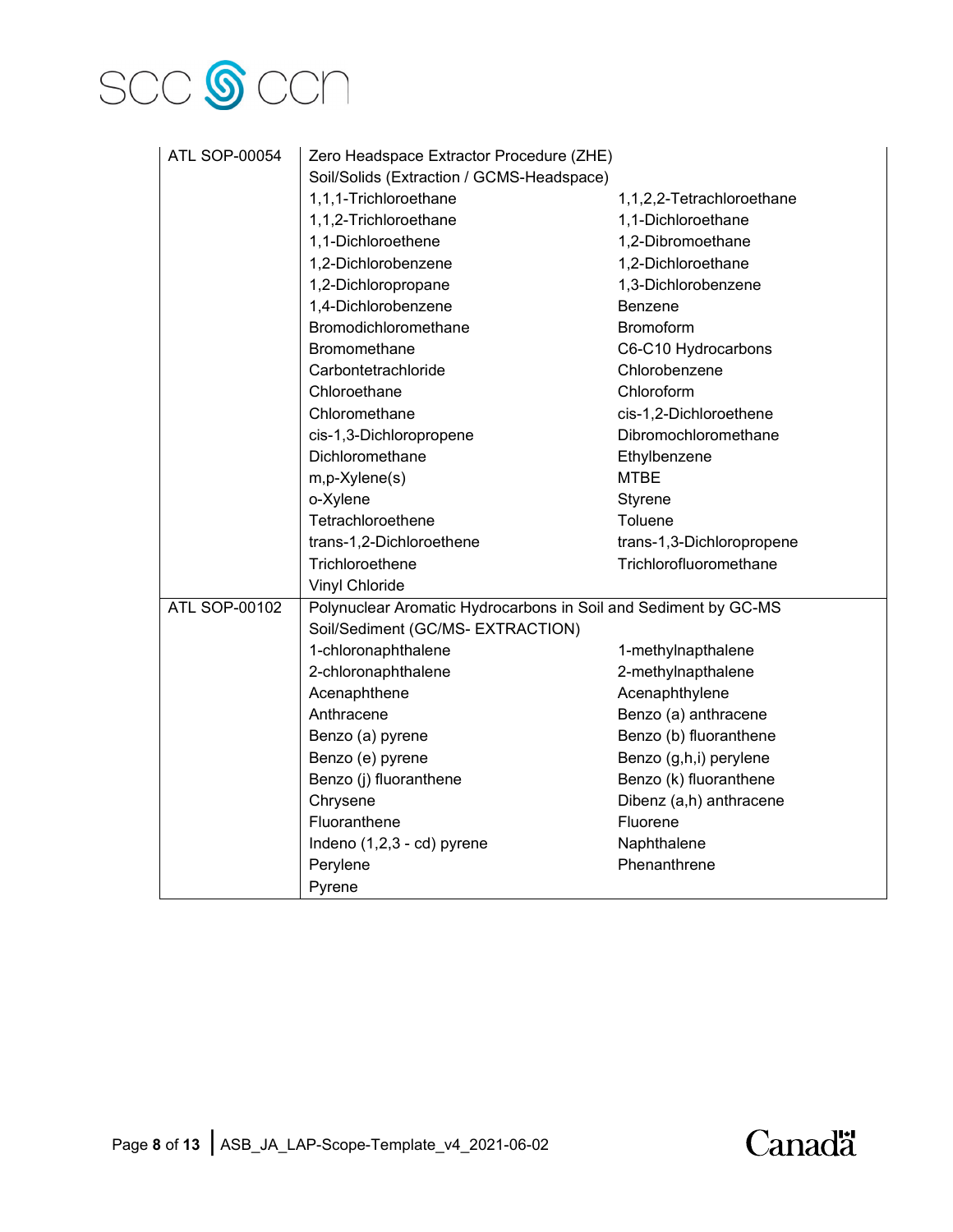

| ATL SOP-00103        | Polynuclear Aromatic Hydrocarbons by GC-MS                       |                            |  |
|----------------------|------------------------------------------------------------------|----------------------------|--|
|                      | Water, SPLP / TCLP Leachate (GC/MS - EXTRACTION)                 |                            |  |
|                      | 1-chloronaphthalene                                              | 1-methylnapthalene         |  |
|                      | 2-chloronaphthalene                                              | 2-methylnapthalene         |  |
|                      | Acenaphthene                                                     | Acenaphthylene             |  |
|                      | Acridine                                                         | Anthracene                 |  |
|                      | Benzo (a) anthracene                                             | Benzo (a) pyrene           |  |
|                      | Benzo (b) fluoranthene                                           | Benzo (e) pyrene           |  |
|                      | Benzo (g,h,i) perylene                                           | Benzo (j) fluoranthene     |  |
|                      | Benzo (k) fluoranthene                                           | Chrysene                   |  |
|                      | Dibenz (a,h) anthracene                                          | Fluoranthene               |  |
|                      | Fluorene                                                         | Indeno (1,2,3 - cd) pyrene |  |
|                      | Naphthalene                                                      | Perylene                   |  |
|                      | Phenanthrene                                                     | Pyrene                     |  |
|                      | Quinoline                                                        |                            |  |
| ATL SOP-00104        | Polynuclear Aromatic Hydrocarbons in Fish and Shellfish by GC-MS |                            |  |
|                      | Tissue (GC/MS- EXTRACTION)                                       |                            |  |
|                      | 1-chloronaphthalene                                              | 1-methylnapthalene         |  |
|                      | 2-chloronaphthalene                                              | 2-methylnapthalene         |  |
|                      | Acenaphthene                                                     | Acenaphthylene             |  |
|                      | Anthracene                                                       | Benzo (a) anthracene       |  |
|                      | Benzo (a) pyrene                                                 | Benzo (b) fluoranthene     |  |
|                      | Benzo (e) pyrene                                                 | Benzo (g,h,i) perylene     |  |
|                      | Benzo (j) fluoranthene                                           | Benzo (k) fluoranthene     |  |
|                      | Chrysene                                                         | Dibenz (a,h) anthracene    |  |
|                      | Fluoranthene                                                     | Fluorene                   |  |
|                      | Indeno (1,2,3 - cd) pyrene                                       | Naphthalene                |  |
|                      | Perylene                                                         | Phenanthrene               |  |
|                      | Pyrene                                                           |                            |  |
| ATL SOP-00105        | Polychlorinated Biphenyls in Oil by GC-ECD                       |                            |  |
|                      | Oil (GC/ECD-EXTRACTION)                                          |                            |  |
|                      | Aroclor 1016                                                     | Aroclor 1221               |  |
|                      | Aroclor 1232                                                     | Aroclor 1242               |  |
|                      | Aroclor 1248                                                     | Aroclor 1254               |  |
|                      | Aroclor 1260                                                     | Aroclor 1262               |  |
|                      | Aroclor 1268                                                     | <b>Total PCB</b>           |  |
| <b>ATL SOP-00106</b> | Polychlorinated Biphenyls in Soil and Sediment                   |                            |  |
|                      | Soil/Sediment (GC/ECD - EXTRACTION)                              |                            |  |
|                      | Aroclor 1016                                                     | Aroclor 1221               |  |
|                      | Aroclor 1232                                                     | Aroclor 1242               |  |
|                      | Aroclor 1248                                                     | Aroclor 1254               |  |
|                      | Aroclor 1260                                                     | Aroclor 1262               |  |
|                      | Aroclor 1268                                                     | <b>Total PCB</b>           |  |

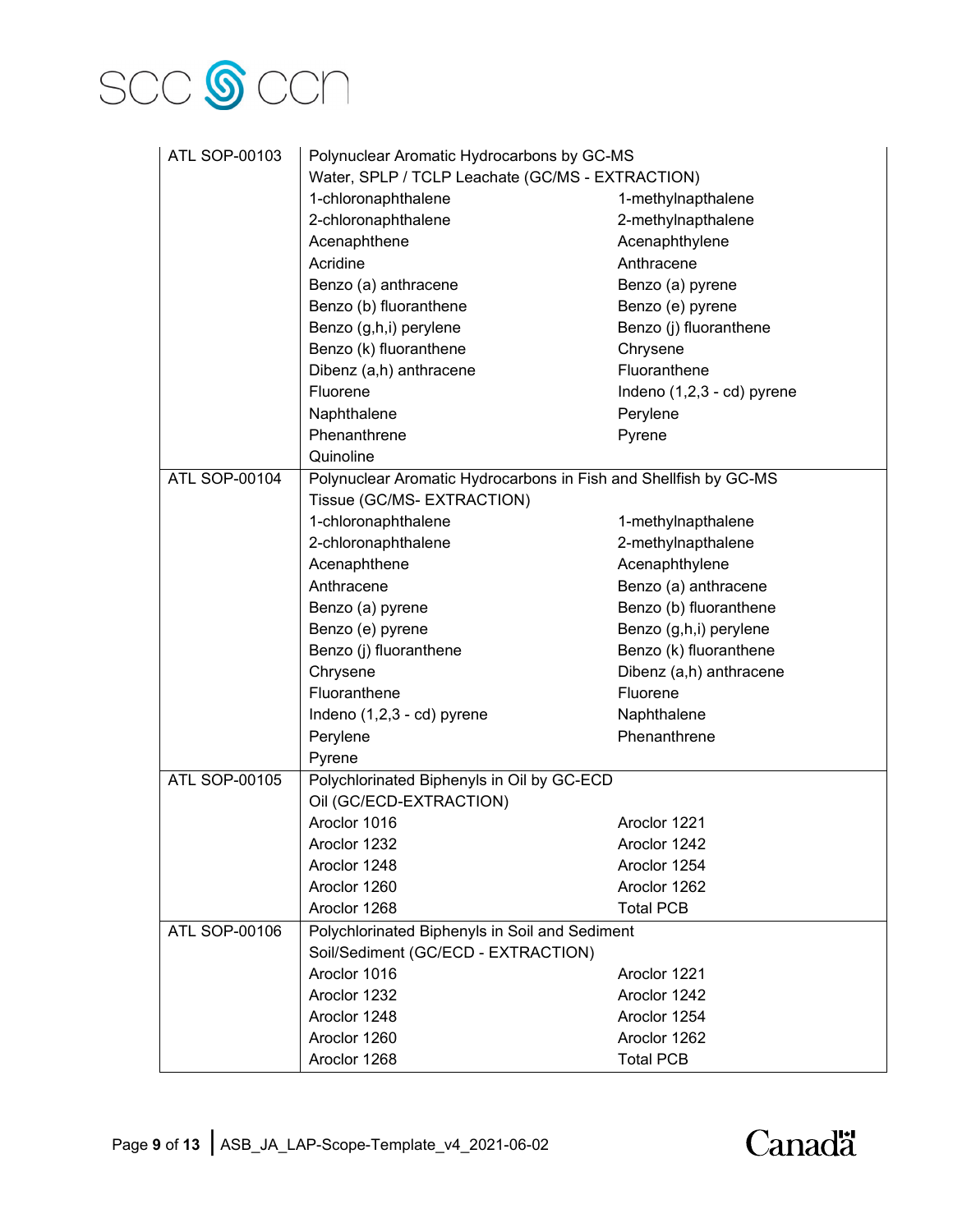

| <b>ATL SOP-00107</b> | Polychlorinated Biphenyls in 250 mL Water By GC-ECD                      |                                 |  |
|----------------------|--------------------------------------------------------------------------|---------------------------------|--|
|                      | Water, SPLP / TCLP Leachate (GC/ECD - EXTRACTION)                        |                                 |  |
|                      | Aroclor 1016                                                             | Aroclor 1221                    |  |
|                      | Aroclor 1232                                                             | Aroclor 1242                    |  |
|                      | Aroclor 1248                                                             | Aroclor 1254                    |  |
|                      | Aroclor 1260                                                             | Aroclor 1262                    |  |
|                      | Aroclor 1268                                                             | <b>Total PCB</b>                |  |
| <b>ATL SOP-00110</b> | Polychlorinated Biphenyls in Fish Tissue and Biota By GC-ECD             |                                 |  |
|                      | Fish Tissue / Biota (GC/ECD- EXTRACTION)                                 |                                 |  |
|                      | Aroclor 1016                                                             | Aroclor 1221                    |  |
|                      | Aroclor 1232                                                             | Aroclor 1242                    |  |
|                      | Aroclor 1248                                                             | Aroclor 1254                    |  |
|                      | Aroclor 1260                                                             | Aroclor 1262                    |  |
|                      | Aroclor 1268                                                             | <b>Total PCB</b>                |  |
| <b>ATL SOP-00111</b> | Total Extractable Hydrocarbons in Soil                                   |                                 |  |
|                      | Soil (GC/FID - EXTRACTION)                                               |                                 |  |
|                      | $ > C10 - C16$                                                           |                                 |  |
|                      | $>$ C16 - C21                                                            |                                 |  |
|                      | $>C21 - C32$                                                             |                                 |  |
| <b>ATL SOP-00112</b> | Total Extractable Hydrocarbons (>C10 to C32) in Fish and Shellfish       |                                 |  |
|                      | Fish / Tissue (GC/FID)                                                   |                                 |  |
|                      | $>$ C10 - C16                                                            |                                 |  |
|                      | $>$ C16 - C21                                                            |                                 |  |
|                      | $ > C21 - C32$                                                           |                                 |  |
| ATL SOP-00113        | Total Extractable Hydrocarbons (>C10 to C32) in Water                    |                                 |  |
|                      | Water, Low Level Water, SPLP / TCLP Leachate (GC/FID - EXTRACTION)       |                                 |  |
|                      | $ > C10 - C16$                                                           |                                 |  |
|                      | $>$ C16 - C21                                                            |                                 |  |
|                      | $ > C21 - C32$                                                           |                                 |  |
| ATL SOP-00116        | Aliphatic / Aromatic Fractionation for Petroleum Hydrocarbons (>C10-C32) |                                 |  |
|                      | Water / Soil / Sediment / Solids (GC/FID)                                |                                 |  |
|                      | >C10-C12 Aliphatic                                                       | >C10-C12 Aromatic               |  |
|                      | >C12-C16 Aliphatic                                                       | >C12-C16 Aromatic               |  |
|                      | >C16-C21 Aliphatic                                                       | >C16-C21 Aromatic               |  |
|                      | >C21-C32 Aliphatic                                                       | >C21-C32 Aromatic               |  |
| ATL SOP-00119        | Volatile Petroleum Hydrocarbons in Soil by Headspace/GCMS/FID            |                                 |  |
|                      | Soil (GC/FID/MS - HEADSPACE)                                             |                                 |  |
|                      | <b>Benzene</b>                                                           | C6-C10 Hydrocarbons Less (BTEX) |  |
|                      | Ethylbenzene                                                             | m/p-xylene                      |  |
|                      | <b>MTBE</b>                                                              | o-xylene                        |  |
|                      | Toluene                                                                  | <b>Total Xylene</b>             |  |

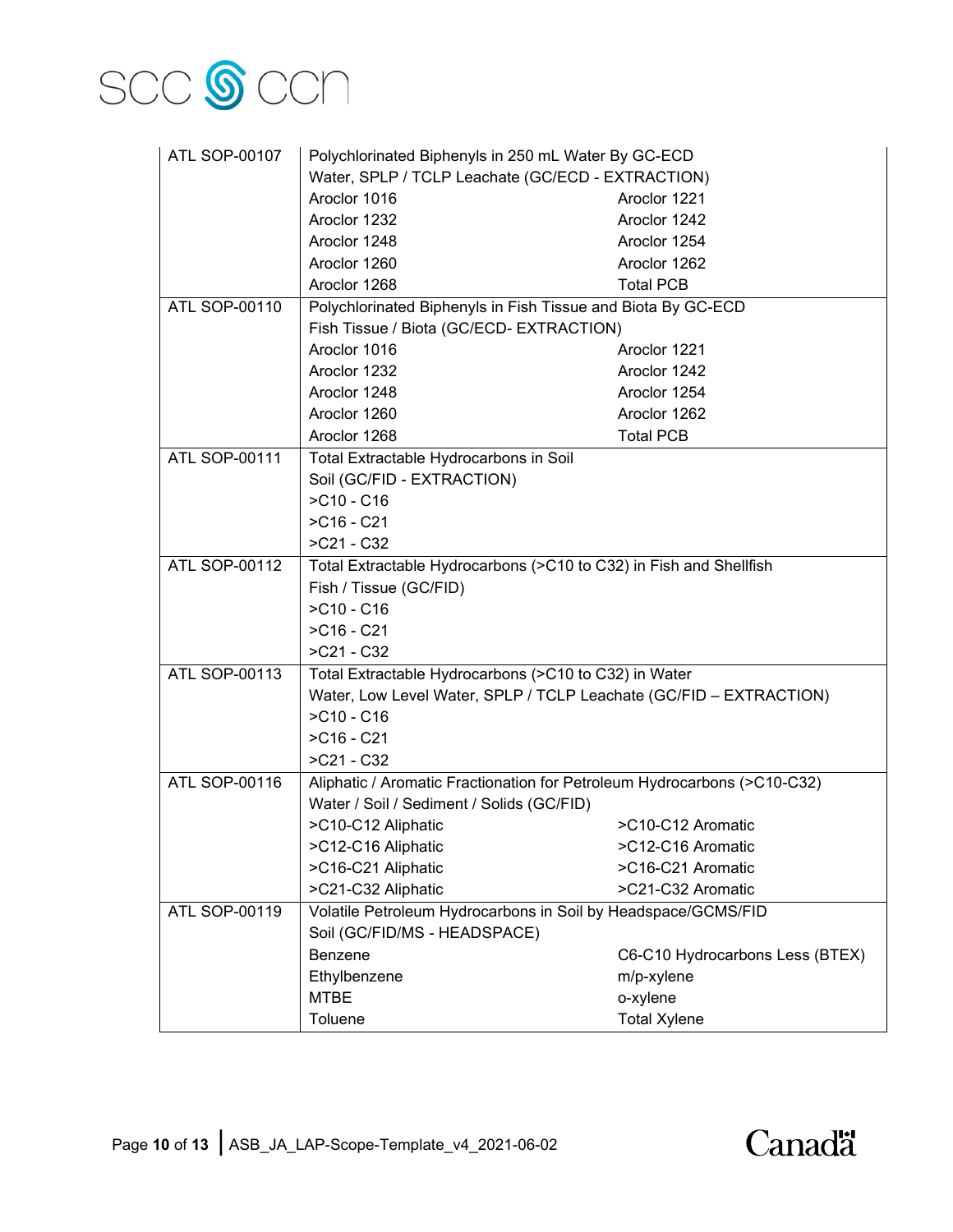

| ATL SOP-00120 | Aliphatic / Aromatic Fractionation of C6 to C10 Petro.         |  |
|---------------|----------------------------------------------------------------|--|
|               | Hydrocarbons                                                   |  |
|               | Water / Soil / Sediment / Solids (HS-GCMS)                     |  |
|               | >C8-C10 Aliphatic                                              |  |
|               | >C8-C10 Aromatic (-EX)                                         |  |
|               | <b>Benzene</b>                                                 |  |
|               | C6-C8 Aliphatic                                                |  |
|               | Ethylbenzene                                                   |  |
|               | m,p-xylene                                                     |  |
|               | o-xylene                                                       |  |
|               | Toluene                                                        |  |
|               | <b>Total Xylenes</b>                                           |  |
| ATL SOP-00126 | Aliphatic, Aromatic Fractionation and Regular (>C6-C16) Pet.   |  |
|               | <b>Hydrocarbons - Charcoal Tubes</b>                           |  |
|               | Air (GC/FID EXTRACTION)                                        |  |
|               | >C10-C12 fractions (Aromatic / Aliphatic)                      |  |
|               | >C12-C16 fractions (Aromatic / Aliphatic)                      |  |
|               | >C6-C8 fraction (Aliphatic)                                    |  |
|               | >C8-C10 fractions (Aromatic (-EX)/Aliphatic)                   |  |
|               | Benzene                                                        |  |
|               | Ethylbenzene                                                   |  |
|               | m/p-xylene                                                     |  |
|               | o-xylene                                                       |  |
|               | Toluene                                                        |  |
| ATL SOP-00130 | Volatile Petroleum Hydrocarbons in water by Headspace/GCMS/FID |  |
|               | <b>MTBE</b>                                                    |  |
|               | <b>Benzene</b>                                                 |  |
|               | Toluene                                                        |  |
|               | Ethylbenzene                                                   |  |
|               | m,p-Xylenes                                                    |  |
|               | o-Xylene                                                       |  |
|               | <b>Total Xylenes</b>                                           |  |
|               | Gasoline (C6-C10)                                              |  |
|               | Gasoline (C6-C10) less BTEX                                    |  |

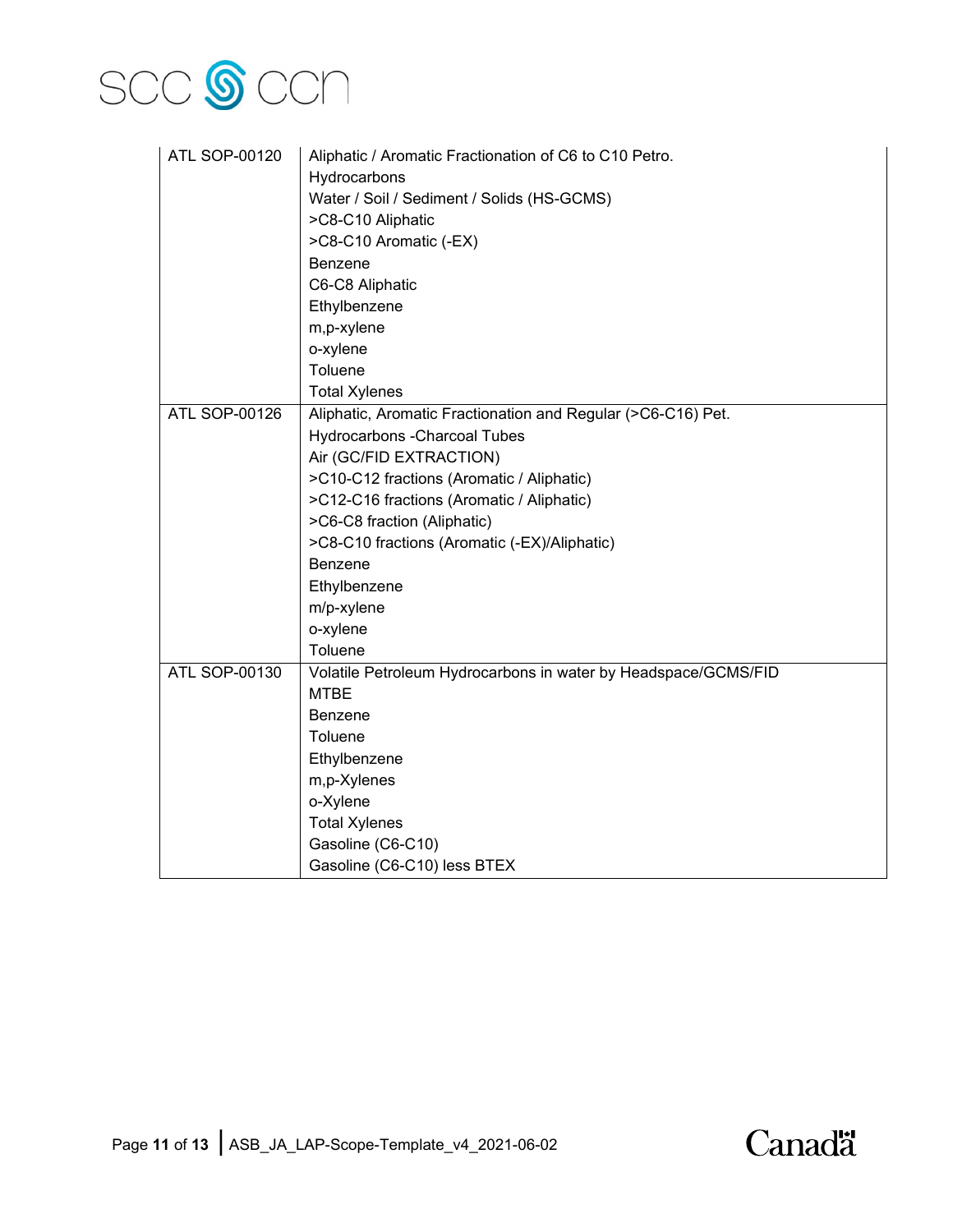# SCC **S** CCN

| <b>ATL SOP-00133</b> | Volatile Organic Compounds by Headspace GC-MS/SIM |                           |
|----------------------|---------------------------------------------------|---------------------------|
|                      | Soil/Water (GC/MS - HEADSPACE)                    |                           |
|                      | 1,1,1-Trichloroethane                             | 1,1,2,2-Tetrachloroethane |
|                      | 1,1,2-Trichloroethane                             | 1,1-Dichloroethane        |
|                      | 1,1-Dichloroethene                                | 1,2-Dibromoethane         |
|                      | 1,2-Dichlorobenzene                               | 1,2-Dichloroethane        |
|                      | 1,2-Dichloropropane                               | 1,3-Dichlorobenzene       |
|                      | 1,4-Dichlorobenzene                               | Benzene                   |
|                      | <b>Bromodichloromethane</b>                       | <b>Bromoform</b>          |
|                      | <b>Bromomethane</b>                               | Carbontetrachloride       |
|                      | Chlorobenzene                                     | Chloroethane              |
|                      | Chloroform                                        | Chloromethane             |
|                      | cis-1,2-Dichloroethene                            | cis-1,3-Dichloropropene   |
|                      | Dibromochloromethane                              | Dichloromethane           |
|                      | Ethylbenzene                                      | $m, p$ -Xylene $(s)$      |
|                      | <b>MTBE</b>                                       | o-Xylene                  |
|                      | Styrene                                           | Tetrachloroethene         |
|                      | Toluene                                           | trans-1,2-Dichloroethene  |
|                      | trans-1,3-Dichloropropene                         | Trichloroethene           |
|                      | Trichlorofluoromethane                            | <b>Vinyl Chloride</b>     |

### **Environmental (Microbiology):**

#### **Water**

| <b>ATL SOP-00096</b> | Enumeration of Total Coliform and E. coli in Water Using the              |
|----------------------|---------------------------------------------------------------------------|
|                      |                                                                           |
|                      | <b>Membrane Filtration Method</b>                                         |
|                      | Escherichia coli (E. coli)                                                |
|                      | <b>Total Coliforms</b>                                                    |
| ATL SOP-00097        | Enumeration of Total Coliform and E. coli in Environmental                |
|                      | Samples Using the Membrane Filtration Method                              |
|                      | Escherichia coli (E. coli)                                                |
|                      | <b>Total Coliforms</b>                                                    |
| <b>ATL SOP-00062</b> | A1-Method for Fecal Coliform by MPN                                       |
|                      | <b>Fecal Coliforms</b>                                                    |
| ATL SOP-00066        | Coliforms Bacteria in Water (Colilert Method)-Enzyme Substrate Test       |
|                      | Escherichia coli (E. coli) (Presence/Absence)                             |
|                      | Total Coliforms (Presence/Absence)                                        |
| <b>ATL SOP-00067</b> | Determination of Coliforms, Fecal and E. coli by the Multiple Tube Method |
|                      | Coliforms                                                                 |
|                      | E coli                                                                    |
|                      | <b>Fecal Coliforms</b>                                                    |
| <b>ATL SOP-00071</b> | Enumeration of Fecal Coliform Using the Membrane                          |
|                      | <b>Filtration Method</b>                                                  |
|                      | <b>Fecal Coliforms</b>                                                    |
|                      |                                                                           |